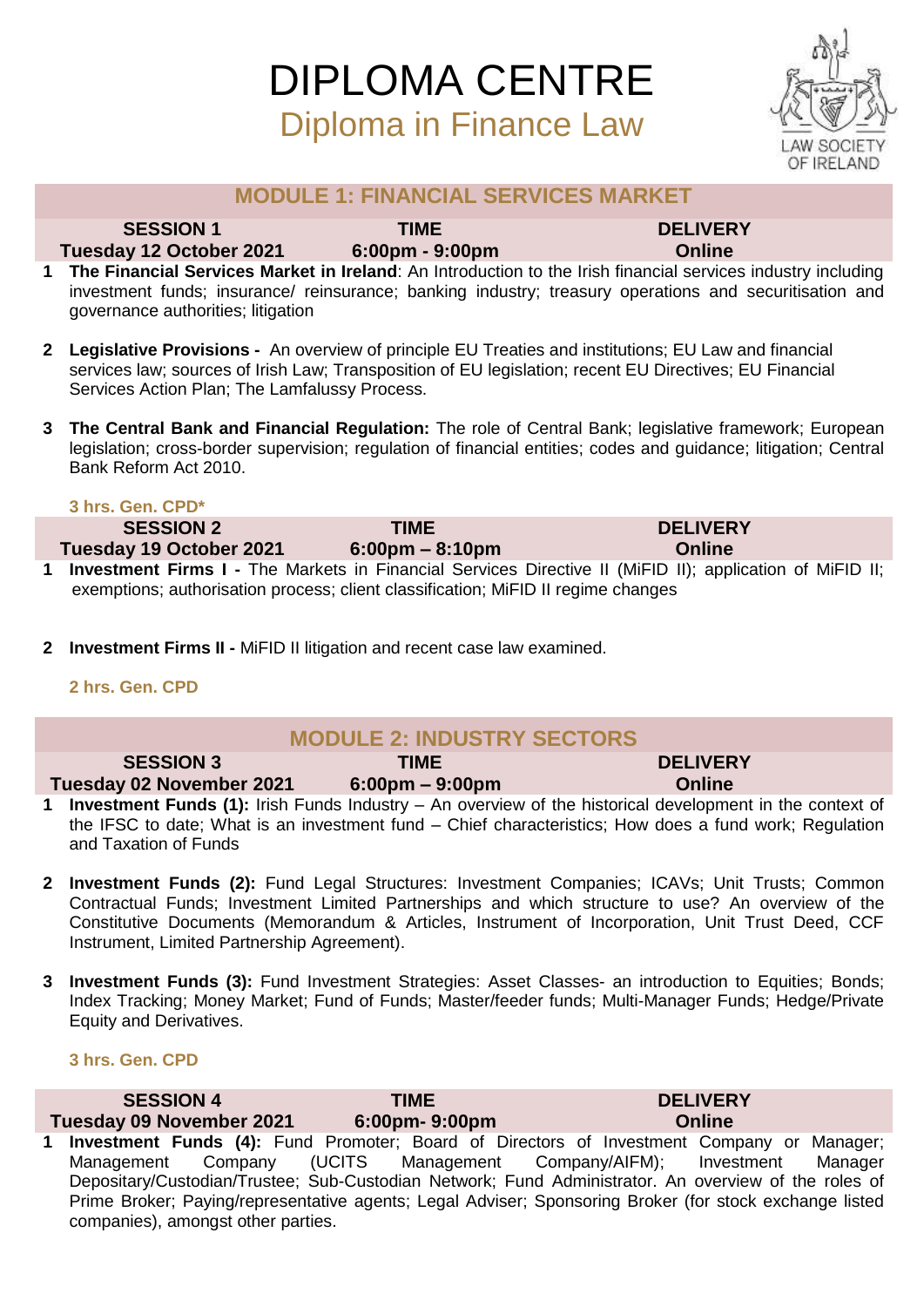

- **2 Investment Funds (5):** UCITS Funds (including organisational issues, eligible assets, investment and borrowing restrictions, remuneration, delegation, depositary, UCITS passport) and AIFs (including organisational issues, asset types, remuneration, valuation, delegation, depositaries, inward and outward marketing of AIFs and key differentiation between UCITS and AIFs).
- **3 Investment Funds (6):** The Offering Document/Prospectus/KIID Purpose and Main Contents. Key Managerial and Service Provider Documents including Management Agreement, Administration Agreement, Depositary/Custodian Agreement, Business Plan and RMP, including a review of the main provisions of these Agreements. Central Bank Authorisation Process for Investment Funds and ongoing regulation.

### **3hrs. Gen. CPD**

| <b>SESSION 5</b>         | TIME                                                              | <b>DELIVERY</b> |
|--------------------------|-------------------------------------------------------------------|-----------------|
| Tuesday 16 November 2021 | $6:00 \text{pm} - 8:30 \text{pm}$                                 | <b>Online</b>   |
|                          | Workshon 1: Financial Services Market: MiFID II: Investment Funds |                 |

**1 Workshop 1: Financial Services Market; MiFID II; Investment Funds.** 

### **1.5 hrs. Gen. CPD & 1 hr. M&PD\***

| <b>SESSION 6</b>         | <b>TIME</b>                       | <b>DELIVERY</b> |
|--------------------------|-----------------------------------|-----------------|
| Tuesday 23 November 2021 | $6:00 \text{pm} - 9:00 \text{pm}$ | <b>Online</b>   |
| 1 Rag-tach               |                                   |                 |

**1 Reg-tech** 

### **2 FinTech; crypto-assets; CB and EU guidance**

- **3 Credit Union Regulation:** A sector review; registry of Credit Unions; regulation of Credit Unions; restructuring; fitness and probity.
	- **3 hrs. Gen. CPD**

| <b>SESSION 7</b>                | <b>TIME</b>                       | <b>DELIVERY</b>                                                                                  |
|---------------------------------|-----------------------------------|--------------------------------------------------------------------------------------------------|
| <b>Tuesday 30 November 2021</b> | $6:00 \text{pm} - 9:00 \text{pm}$ | <b>Online</b>                                                                                    |
|                                 |                                   | 4. Hagamanaa 140. As totasikattaa ta taanaanaa santaanaa santaatta sannistanaa sakeessa samaanaa |

- **1 Insurance (1):** An introduction to insurance contracts; prudential regulation; solvency; corporate governance; fitness and probity; conduct of business requirements such as the Consumer Protection Code.
- **2 Insurance (2):** Insurance-related issues in corporate transactions.
- **3 Pensions:** Legislative framework; Occupational Pension Schemes; PRSAs; Pensions Authority; Ombudsman.

### **3 hrs. Gen. CPD**

## **ASSIGNMENT RELEASE DATE: 3 DECEMBER 2021**

## **MODULE 3: BANKING SECTORS**

### **SESSION 8 TIME DELIVERY Tuesday 07 December 2020 6:00pm – 9:00pm Online**

**1 Regulation of Banking in Ireland:** The role of Central Bank; role of SSM; licensing of deposit takers; banking license; authorisation process; Banking Passport; Supervision; regulatory capital requirements; BRRD; ECB Regulation

- **2 Mortgage Arrears Code/Sale of Non-Performing Loans/Regulation of Transfer of Mortgages.**
- **3 Codes of Practice:** Central Bank Regulations and Codes covering consumer protection, SME lending, lending to related parties.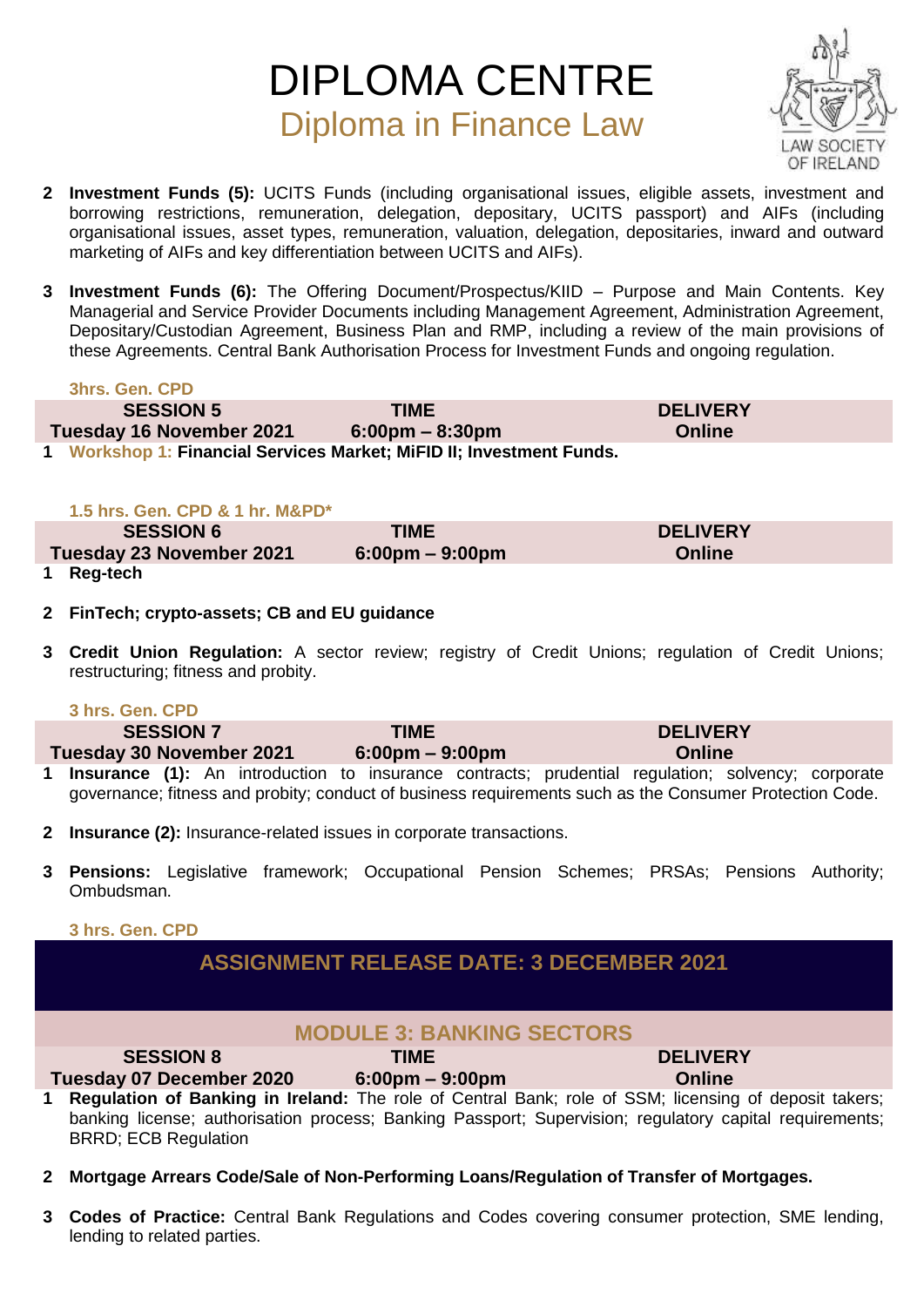

|              | 3 hrs. Gen. CPD                                                                                                                                                                  |                                                  |                                                                                                                                                                                                                   |  |
|--------------|----------------------------------------------------------------------------------------------------------------------------------------------------------------------------------|--------------------------------------------------|-------------------------------------------------------------------------------------------------------------------------------------------------------------------------------------------------------------------|--|
|              | <b>SESSION 9</b>                                                                                                                                                                 | <b>TIME</b>                                      | <b>DELIVERY</b>                                                                                                                                                                                                   |  |
|              | Tuesday 14 December 2021                                                                                                                                                         | $6:00 \text{pm} - 8:30 \text{pm}$                | <b>Online</b>                                                                                                                                                                                                     |  |
|              | 1 Workshop 2: Regulation of Banking/Credit Unions/Insurance                                                                                                                      |                                                  |                                                                                                                                                                                                                   |  |
|              | 1.5 hr. Gen. CPD & 1 hr M&PD                                                                                                                                                     |                                                  |                                                                                                                                                                                                                   |  |
|              |                                                                                                                                                                                  | <b>MODULE 4: LOAN FINANCING</b>                  |                                                                                                                                                                                                                   |  |
|              | <b>SESSION 10</b><br>Tuesday 11 January 2022                                                                                                                                     | <b>TIME</b><br>$6:00 \text{pm} - 9:00 \text{pm}$ | <b>DELIVERY</b><br><b>Online</b>                                                                                                                                                                                  |  |
| 1            | syndicated loans                                                                                                                                                                 |                                                  | <b>Corporate Banking:</b> Wholesale Banking; loan facilities; corporate loan agreements transfer of loan assets;                                                                                                  |  |
| $\mathbf{2}$ | <b>Banking Documentation:</b> Floating Charges; provisions and implications; Chattel mortgages;<br>real property mortgages; mortgage drafting; corporate debentures; guarantees; |                                                  |                                                                                                                                                                                                                   |  |
| 3            | Registration of security/financial assistance/independent advice                                                                                                                 |                                                  |                                                                                                                                                                                                                   |  |
|              | 3 hrs. Gen. CPD                                                                                                                                                                  |                                                  |                                                                                                                                                                                                                   |  |
|              | <b>SESSION 11</b>                                                                                                                                                                |                                                  |                                                                                                                                                                                                                   |  |
|              |                                                                                                                                                                                  |                                                  |                                                                                                                                                                                                                   |  |
|              |                                                                                                                                                                                  |                                                  |                                                                                                                                                                                                                   |  |
|              |                                                                                                                                                                                  |                                                  |                                                                                                                                                                                                                   |  |
|              |                                                                                                                                                                                  |                                                  |                                                                                                                                                                                                                   |  |
|              |                                                                                                                                                                                  |                                                  |                                                                                                                                                                                                                   |  |
|              |                                                                                                                                                                                  | <b>TIME</b>                                      | <b>DELIVERY</b>                                                                                                                                                                                                   |  |
|              | Tuesday 18 January 2022 6:00pm - 9:00pm                                                                                                                                          |                                                  | <b>Online</b>                                                                                                                                                                                                     |  |
|              | 2014.                                                                                                                                                                            |                                                  | 1 Lending Transactions: The inter-creditor arrangements; contractual and structural subordination;<br>enforceability of agreements; subordination agreement drafting; priority agreement; ranking of security; CA |  |
| $\mathbf{2}$ | investment grade loans; leveraged loans; LMA leveraged facility agreement; conditions precedent.                                                                                 |                                                  | Loan Market Association (LMA) and documentation: The role of the LMA ; syndicated lending;                                                                                                                        |  |
| 3            | finance; senior debt in buyouts; mezzanine debt; High Yield Debt; Paid-in-Kind (PIK) Debt; security<br>documentation.                                                            |                                                  | Leveraged Acquisition Finance: The objectives of leveraging; leveraged buyout structures; sources of                                                                                                              |  |
|              | 3 hrs. Gen. CPD                                                                                                                                                                  |                                                  |                                                                                                                                                                                                                   |  |
|              | <b>SESSION 12</b>                                                                                                                                                                | <b>TIME</b>                                      | <b>DELIVERY</b>                                                                                                                                                                                                   |  |
|              | Tuesday 25 January 2022                                                                                                                                                          | 6:00pm - 9:00pm                                  | <b>Online</b>                                                                                                                                                                                                     |  |

**1 Equity Financing:** An overview of equity financing for private companies; equity financing for PLCS; equity financing vs. debt financing; structure of private acquisitions; structure of public acquisitions; regulation and documentation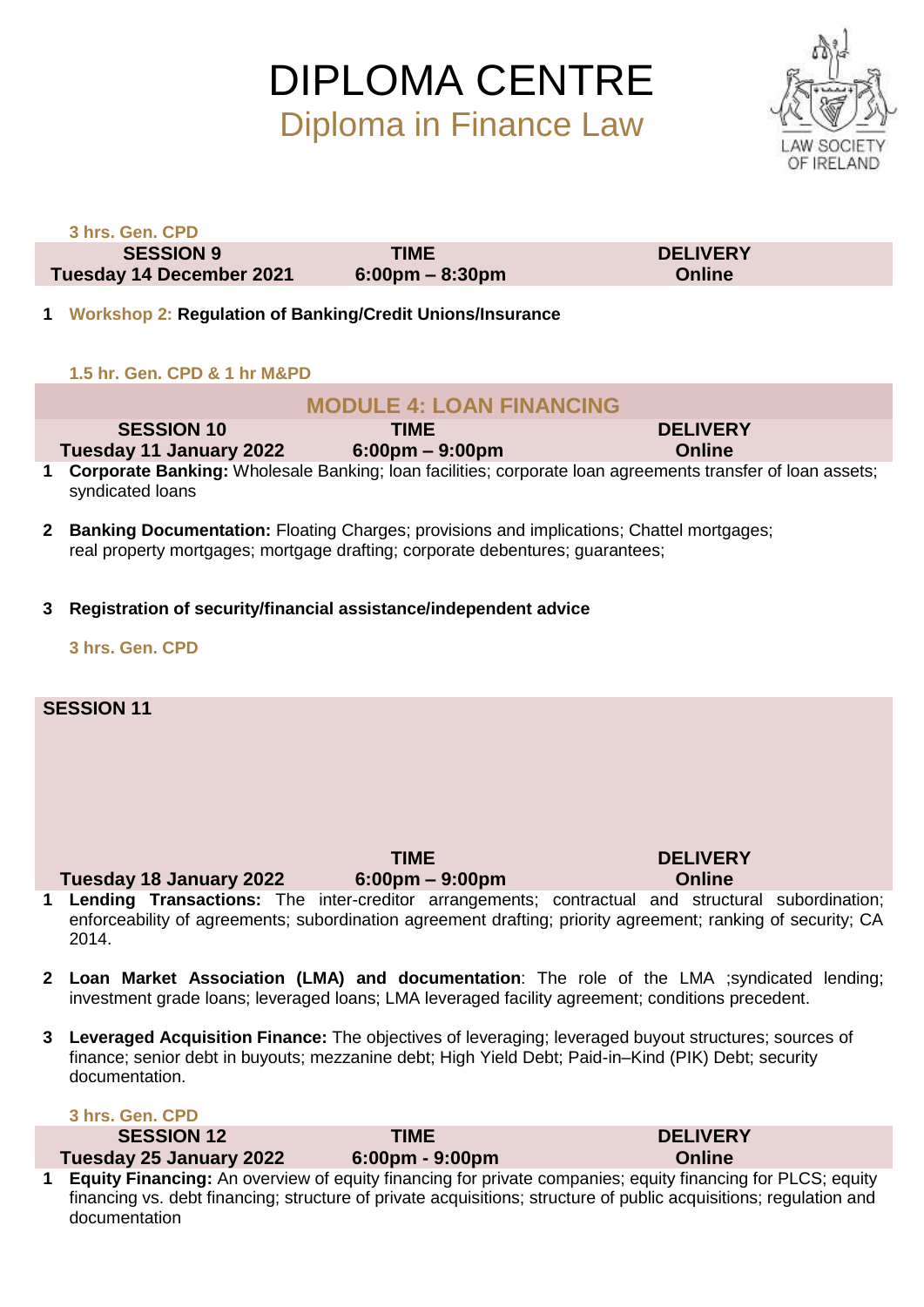

- **2 Listing and on-going obligations on the Irish Stock Exchange (ISE):** The Irish Stock Exchange; role of the central bank; regulation of the securities market; EU legislative framework; regulatory structures post crisis; ISE admission process; ISE rule books; ISE listing rules.
- **3 Insider Dealing and Market Manipulation:** The regulated markets; non-regulated markets; insider dealing; penalties and remedies; Market Abuse Directive; market manipulation; disclosure of information; DCC v Fyffes; DPP v Byrne; enforcement; Market Abuse Regulation

### **3 hrs. Gen. CPD**

| <b>ASSIGNMENT SUBMISSION DATE: 28 January 2022 - 40%</b> |                 |  |
|----------------------------------------------------------|-----------------|--|
| <b>TIME</b>                                              | <b>DELIVERY</b> |  |
| $6:00 \text{pm} - 8:30 \text{pm}$                        | <b>Online</b>   |  |
|                                                          |                 |  |

**1 Workshop 3: Loan Financing** 

**1.5 hr. Gen. CPD & 1 hr. M&PD**

## **MODULE 5: CAPITAL MARKETS & CORPORATE GOVERNANCE**

### **SESSION 14 TIME DELIVERY**

**Tuesday 08 February 2022 6:00pm – 9:00pm Online** 

- **1 Bond Market:** An overview of bond market participants; bond market or banks; ways in which bonds are used; typical terms and conditions; rights of bond holders and what happens in a default scenario.
- **2 Derivatives and International Swaps and Derivatives Association (ISDA) documentation:** The nature of a derivative, common types of derivatives and reasons to transact them; derivatives markets; common legal issues affecting derivatives; documentation of derivatives (focusing on privately negotiated derivatives and ISDA documentation); ISDA's Irish law governed documentation; derivatives regulation (focusing on EMIR). TBC
- **3 Structured Finance and Securitisation:** An overview of structured finance; securitization; types of assets; types of securitization; tax considerations; insolvency law and banking law; prospectus law; recent trends.

### **3 hrs. Gen. CPD**

**SESSION 15 TIME DELIVERY**

**Tuesday 15 February 2022 6:00pm – 9:00pm Online** 

- **1 Corporate Governance:** An introduction to corporate governance themes; role of directors; codes of conduct; central bank requirements, such as the fitness and probity; standards; administrative sanctions; ODCE; case law examples.
- **2 Power and Authority of Directors:** The basis of corporate power; directors' powers; transactions involving directors; lending transactions documentation; directors' duties; Companies Act 2014.
- **3 Execution of Agreements/Virtual execution/Delivery/Legal Opinions**

**3 hrs. Gen. CPD**